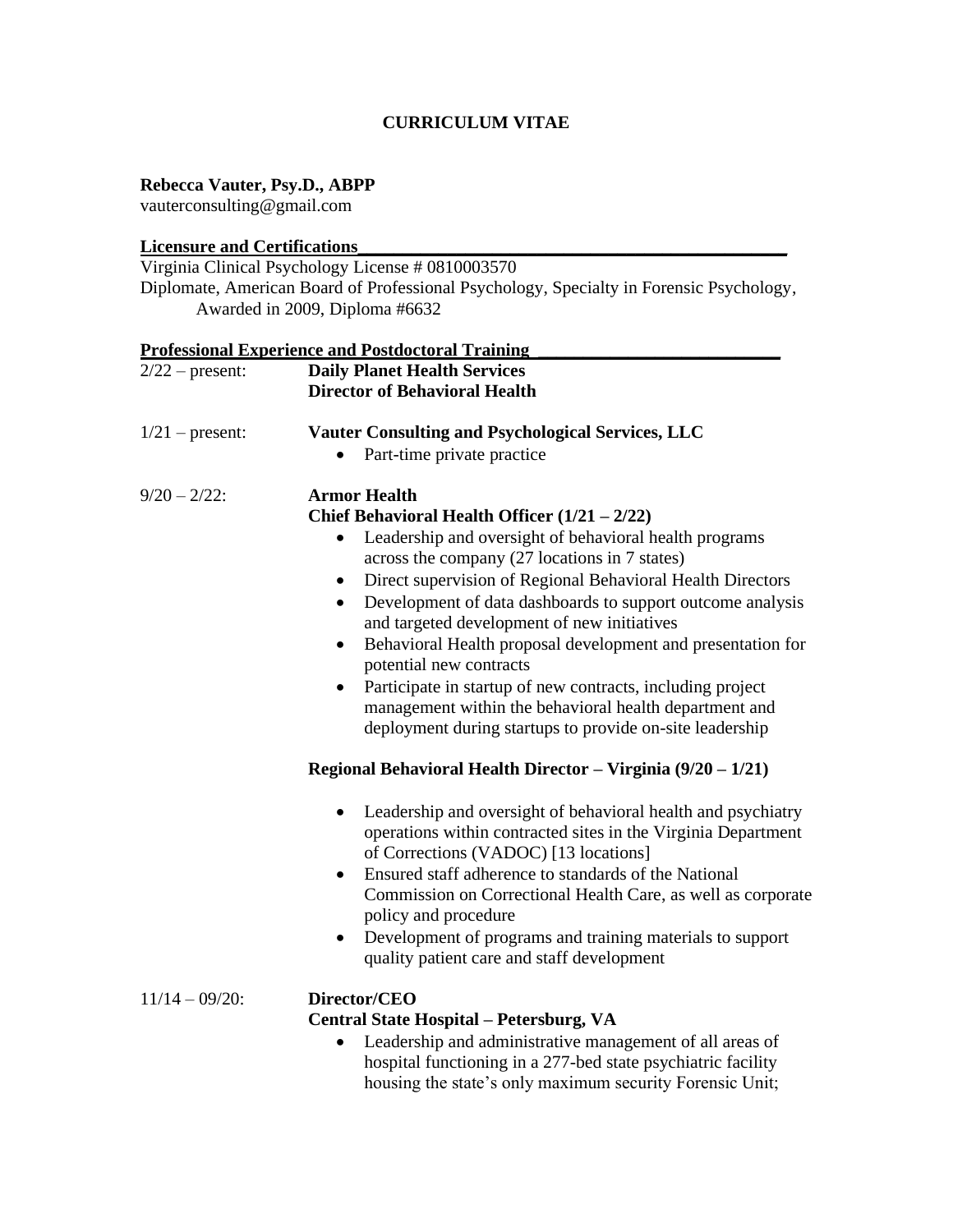|                   | Ensured hospital adherence to standards of Joint Commission<br>$\bullet$<br>and other regulatory and oversight agencies<br>Served as strategic business partner to the Virginia<br>$\bullet$<br>Department of Behavioral Health and Developmental<br>Services to align hospital programmatic and administrative<br>goals and services with the Department's strategic plan and<br>the needs of stakeholders<br>Member of statewide Forensic Evaluation Oversight Review<br>$\bullet$<br>Team; provided peer review and feedback to fellow forensic<br>evaluators statewide.                                                                                                                                                                                                                                                                                                                                                            |
|-------------------|----------------------------------------------------------------------------------------------------------------------------------------------------------------------------------------------------------------------------------------------------------------------------------------------------------------------------------------------------------------------------------------------------------------------------------------------------------------------------------------------------------------------------------------------------------------------------------------------------------------------------------------------------------------------------------------------------------------------------------------------------------------------------------------------------------------------------------------------------------------------------------------------------------------------------------------|
| $1/12 - 11/14$ :  | <b>Clinical Director</b><br>Eastern State Hospital - Williamsburg, VA<br>Provided supervision and leadership to Psychology, Social<br>$\bullet$<br>Work, and Psychosocial Rehabilitation departments for a 302-<br>bed state psychiatric facility, as well as all direct care and<br>nursing staff for two 30-bed units focused on operationalizing<br>principles of trauma-informed care<br>Conducted forensic evaluations and provided<br>$\bullet$<br>oversight/training to other clinicians<br>Served on statewide Forensic Review Panel<br>$\bullet$                                                                                                                                                                                                                                                                                                                                                                              |
| $10/10 - 1/12$ :  | <b>Forensic-Clinical Specialist</b><br>Virginia Department of Behavioral Health and Developmental<br>Services (DBHDS) - Richmond, VA<br>Evaluated programmatic and policy issues related to<br>$\bullet$<br>DBHDS forensic services, to ensure facility compliance<br>with federal law; the Code of Virginia; relevant legal<br>precedents, and Departmental policy.<br>Provided leadership and quality assurance in the<br>$\bullet$<br>development, operation and oversight of DBHDS forensic<br>evaluation and treatment services in Central Office,<br>facilities, and community-based forensic activities of the<br>Department.<br>Provided training, technical assistance and consultation to<br>facilities and community partners on forensic matters.<br>Served as a representative of the Department with regard to<br>$\bullet$<br>forensic issues, including legislative activities, boards,<br>workgroups and commissions. |
| $01/08 - 10/10$ : | <b>Chief Forensic Coordinator</b><br><b>Central State Hospital – Petersburg, VA</b><br>Monitored and coordinated services to all forensic patients in<br>a facility comprising 111 maximum security beds and 166<br>minimum security beds, in accordance with Departmental<br>policy and state/federal law.                                                                                                                                                                                                                                                                                                                                                                                                                                                                                                                                                                                                                            |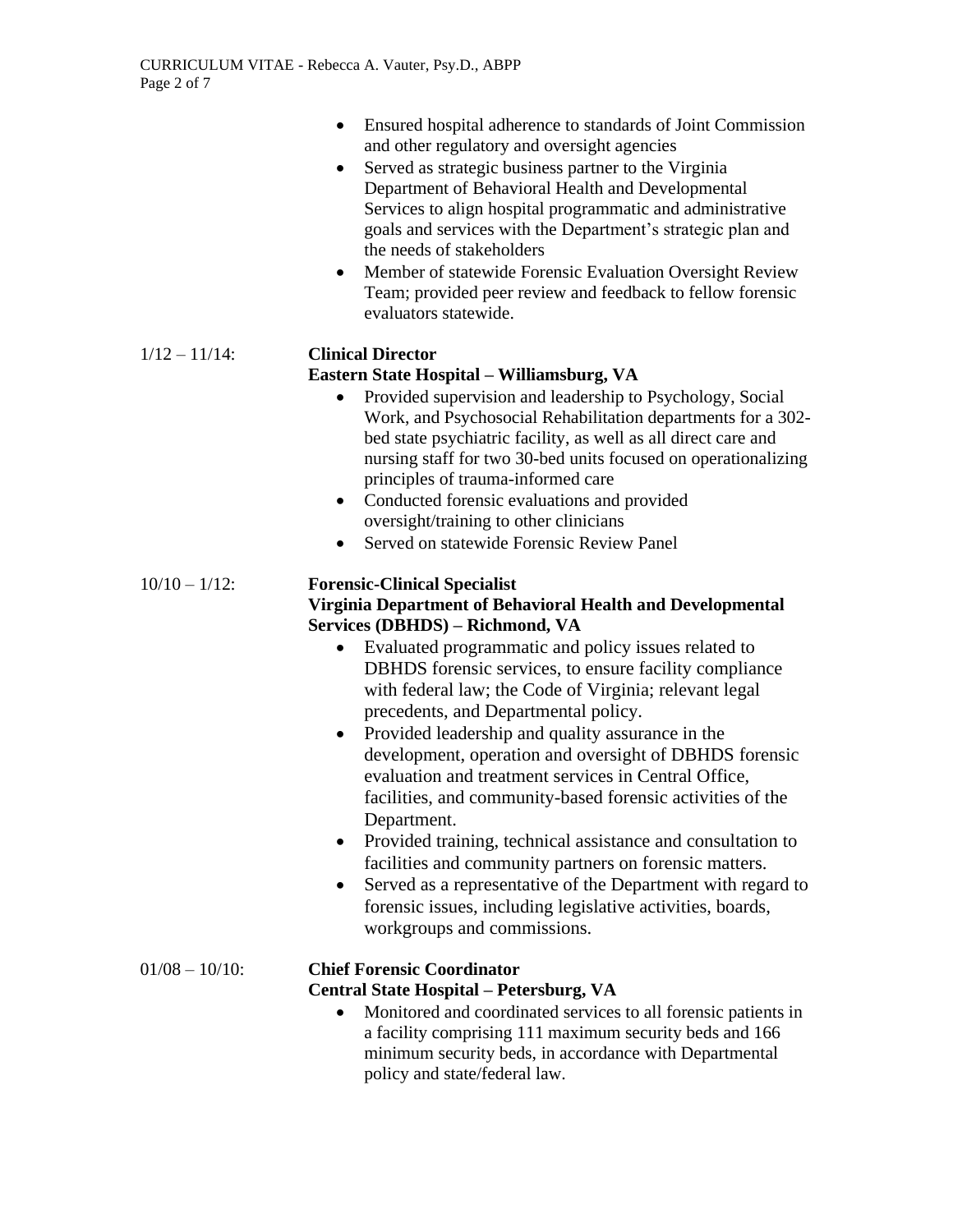|                            | Conducted forensic evaluations and provided<br>consultation/oversight to facility forensic evaluators<br>Training Director, Postdoctoral Fellowship in Forensic<br>Psychology                                                                                                                      |  |
|----------------------------|----------------------------------------------------------------------------------------------------------------------------------------------------------------------------------------------------------------------------------------------------------------------------------------------------|--|
| $07/07 - 01/08$ :          | <b>Forensic Evaluator</b><br>Central State Hospital - Petersburg, VA<br>Conducted court-ordered evaluations<br>$\bullet$<br>Supervision of clinical psychology doctoral students                                                                                                                   |  |
| $09/05 - 07/07$ :          | <b>Treatment Team Psychologist</b><br>Central State Hospital - Petersburg, VA<br>Group and individual therapy; risk assessments for violence<br>and sexual offending; pretrial forensic evaluations<br>Supervision of clinical psychology doctoral students<br>$\bullet$                           |  |
| 08/04-07/05:               | <b>Post-Doctoral Fellow in Forensic Psychology</b><br>Eastern Virginia Medical School (EVMS) - Norfolk, VA                                                                                                                                                                                         |  |
| <b>Education</b>           |                                                                                                                                                                                                                                                                                                    |  |
|                            | Psy.D. (2004) Virginia Consortium Program in Clinical Psychology<br>APA-accredited, university-based doctoral program sponsored jointly by The<br>College of William and Mary, Norfolk State University, Eastern Virginia<br>Medical School, and Old Dominion University                           |  |
| <b>B.S.</b>                | (2000) College Misericordia - summa cum laude<br>Dallas, PA                                                                                                                                                                                                                                        |  |
| <b>Internship Training</b> |                                                                                                                                                                                                                                                                                                    |  |
| 07/03-06/04:               | Eastern Virginia Medical School (EVMS) - Norfolk, VA                                                                                                                                                                                                                                               |  |
|                            | <b>Rotations:</b><br>Hampton-Newport News Community Services Board<br>Eastern State Hospital Forensic Program<br><b>EVMS Outpatient Clinic</b>                                                                                                                                                     |  |
|                            |                                                                                                                                                                                                                                                                                                    |  |
|                            | <b>Academic Appointments and Experience</b>                                                                                                                                                                                                                                                        |  |
| $11/13 - 12/15$ :          | <b>Assistant Professor of Psychiatry</b><br><b>Eastern Virginia Medical School</b>                                                                                                                                                                                                                 |  |
| $01/06 - 05/16$ :          | <b>Clinical Assistant Professor of Psychology</b><br>Virginia Commonwealth University (VCU)<br>Graduate courses taught: Assessment of Personality;<br>$\bullet$<br>Intellectual Assessment; Assessment Clinic<br>Undergraduate course taught: Principles of Tests and<br>$\bullet$<br>Measurements |  |
| 2012:                      | <b>Member, Dissertation Committee</b>                                                                                                                                                                                                                                                              |  |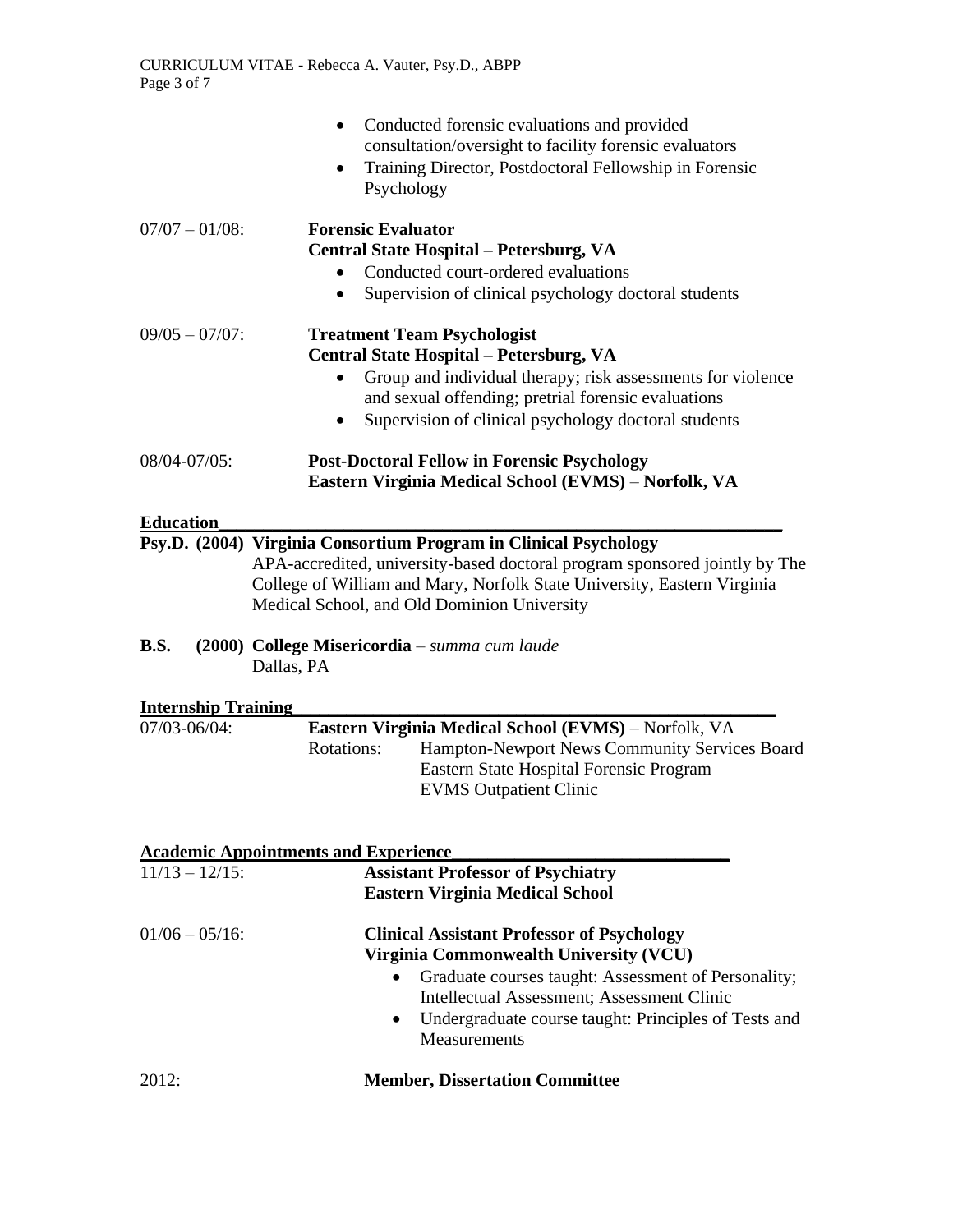|              | Deanna P. Mellie, Philadelphia College of Osteopathic<br>Medicine: "A Qualitative Study of Recovery-Oriented<br>Services in Forensic Inpatient Settings"                                                                                              |
|--------------|-------------------------------------------------------------------------------------------------------------------------------------------------------------------------------------------------------------------------------------------------------|
| 2010:        | <b>Member, Dissertation Committee</b><br>Elizabeth Archer, Virginia Commonwealth University:<br>"Evaluating the incremental validity of the MMPI-2 scales for<br>custody litigants"                                                                   |
| 2007:        | <b>Member, Dissertation Committee</b><br>Andrew Jacobs, Virginia Consortium Program in Clinical<br>Psychology: "Concurrent Validity of Selected Rorschach<br>Variables for the Assessment of Externalizing Tendencies in<br>Children and Adolescents" |
| Fall 2007    | <b>Adjunct Assistant Professor of Psychology</b><br><b>Virginia Union University</b><br>Instructor for Forensic Psychology (undergraduate)                                                                                                            |
| 03/02-03/03: | Research Technician, Pfiesteria Research Project<br><b>Eastern Virginia Medical School</b><br>Norfolk, VA                                                                                                                                             |
| 09/01-08/02: | <b>Teaching Assistant</b><br>Virginia Consortium Program in Clinical Psychology<br>Intellectual Assessment, Objective Personality Assessment,<br><b>Projective Personality Assessment</b>                                                             |

### **Publications\_\_\_\_\_\_\_\_\_\_\_\_\_\_\_\_\_\_\_\_\_\_\_\_\_\_\_\_\_\_\_\_\_\_\_\_\_\_\_\_\_\_\_\_\_\_\_\_\_\_\_\_\_\_\_\_\_\_\_\_\_**

- **Vauter, R.A.** (2021). Post-pandemic mental health challenges for correctional staff and patients : What leaders should know. *Corrections1. [https://www.corrections1.com/coronavirus-covid-19/articles/post-pandemic-mental](https://www.corrections1.com/coronavirus-covid-19/articles/post-pandemic-mental-)health-challenges-for-correctional-staff-and-inmates-what-leaders-should-knowi61k7WRlN6TMtNpp/*
- Heck, A.L. & **Vauter, R.A.** (2018). The insanity defense with older adults. In Bush, S.S. & Heck, A.L. (Eds.) *Forensic Geropsychology : Practice Essentials.* Washington, D.C. : American Psychological Association.
- Archer, R.P., Wheeler, E.W., & **Vauter, R.A.** (2016). Empirically supported forensic assessment. *Clinical Psychology : Science and Practice, 23,* 348-364.
- Vitacco, M., **Vauter, R.A.,** Ragatz, L., & Erickson, S.K. (2013). Evaluating conditional release in Not Guilty by Reason of Insanity acquittees: A prospective follow-up study in Virginia. *Law and Human Behavior.* 346-356.

**Stredny, R.V.**, Parker, A., & Dibble, A.K. (2012). Evaluator agreement in placement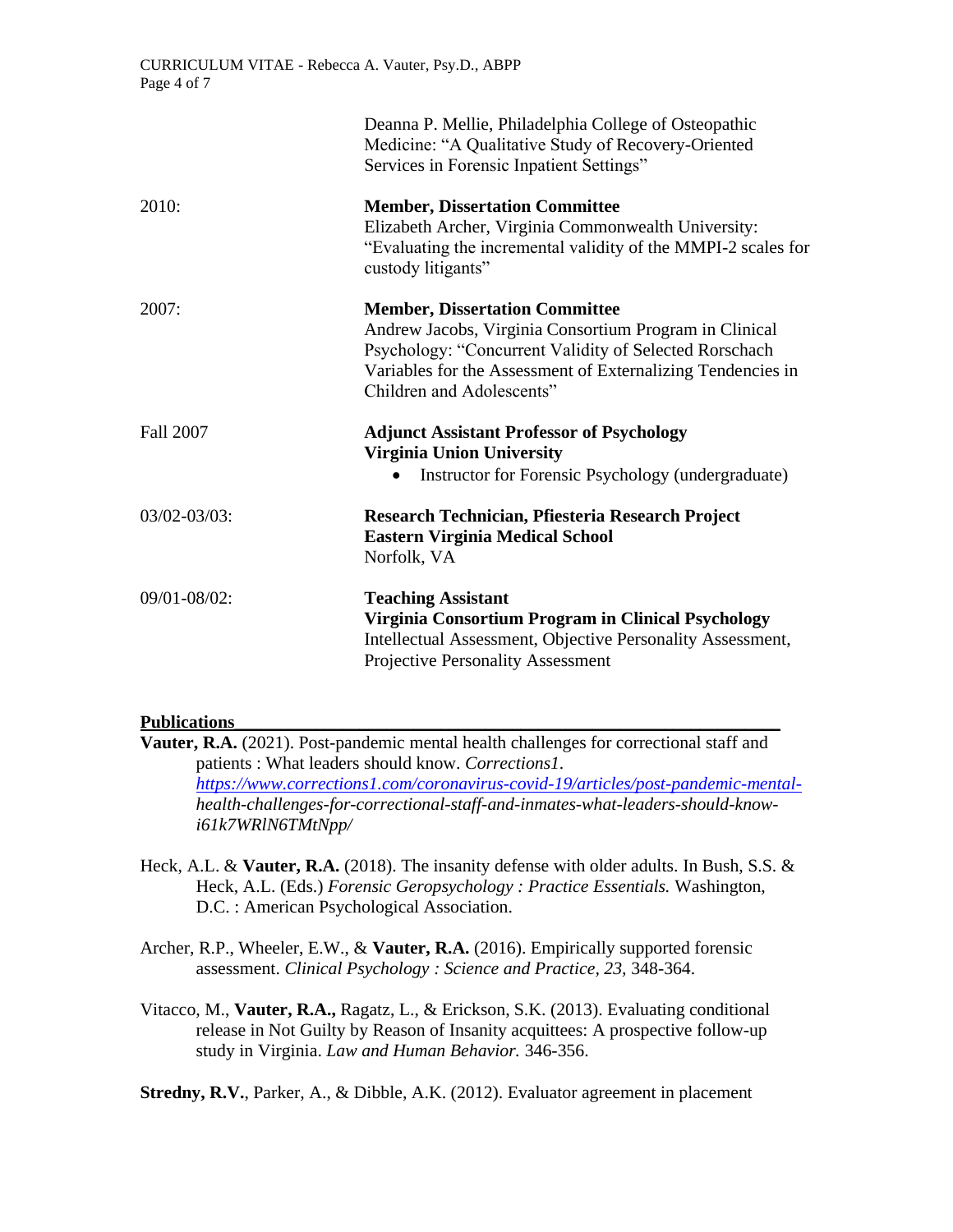CURRICULUM VITAE - Rebecca A. Vauter, Psy.D., ABPP Page 5 of 7

> recommendations for insanity acquittees. *Behavioral Sciences and the Law, 30*, 297- 307.

- Wolber, G.J., Goldenberg, R., Torres, A.N., & **Stredny, R.V.** (2010). An organizational approach to competency restoration. *American Journal of Forensic Psychology*.
- **Stredny, R.V.**, Torres, A.N., & Wolber, G.J. (2009). Parallel assessment of competence to stand trial. *American Journal of Forensic Psychology, 27*, 5-22.
- **Stredny, R.V.** (2006). [Review of the book *The Socially Skilled Child Molester : Differentiating the Guilty from the Falsely Accused*]. *Journal of the American Academy of Psychiatry and the Law*, *34,* 567-568.
- **Stredny, R.V.**, Archer, R.P., & Mason, J.A. (2006). MMPI-2 and MCMI-III characteristics of parental competency examinees. *Journal of Personality Assessment, 87*, 113-115.
- Archer, R.P., Buffington-Vollum, J.K., **Stredny, R.V.**, Handel, R.W. (2006). A survey of psychological test usage patterns among forensic psychologists. *Journal of Personality Assessment, 87*, 84-94.
- Archer, R.P., Krishnamurthy, R., & **Stredny, R.V.** (2006). The MMPI-A. In Stephen R. Smith and Leonard Handler (Eds.). *The clinical assessment of children and adolescents: A practitioner's guide*. Mahwah, NJ: Lawrence Erlbaum Associates.
- Archer, R.P., **Stredny, R.V.**, & Zoby, M. (2006). Introduction to Forensic Uses of Clinical Assessment Instruments. In Robert P. Archer (Ed.). *Forensic uses of clinical assessment instruments*. Mahwah, NJ: Lawrence Erlbaum Associates.
- Archer, R.P., Zoby, M., & **Stredny, R.V.** (2006). Forensic Applications of the MMPI-A. In Robert P. Archer (Ed.). *Forensic uses of clinical assessment instruments.* Mahwah, NJ: Lawrence Erlbaum Associates.
- **Stredny, R.V.** & Ball, J.D. (2005). The utility of the Rorschach Coping Deficit Index for assessing depression and social skills deficits in children and adolescents. *Assessment, 12*, 295-302.
- **Stredny, R.V.** (2005). [Review of the book *Sexualized violence against women and children: A psychology and law perspective*]. *Journal of the American Academy of Psychiatry and the Law, 33*, 245-247.
- **Stredny, R.V.** (2005). [Review of the book *Understanding and treating schizophrenia: Contemporary research, theory, and practice*]. *Journal of the American Academy of Psychiatry and the Law, 33*, 143-144.
- Archer, R.P., **Stredny, R.V.**, Mason, J.A., & Arnau, R.C. (2004). An examination and replication of the psychometric properties of the Massachusetts Youth Screening Instrument – Second Edition (MAYSI-2) among adolescents in detention settings.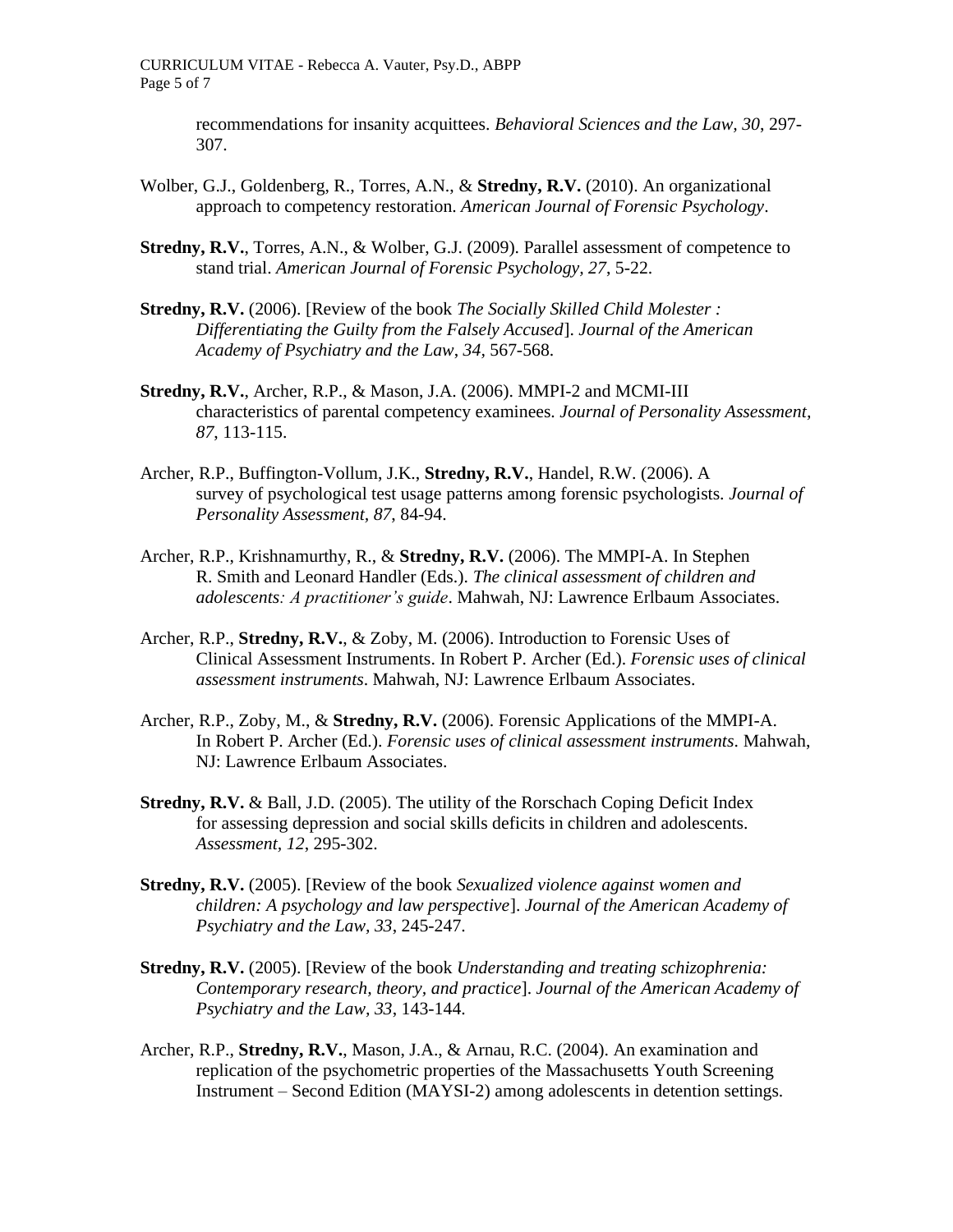*Assessment, 11*, 290-302.

#### **Paper Presentations**

- Wheeler, E.A., **Vauter, R.A.,** Galusha, C.G., & Prokosch, C.A. (2016). MMPI-2-RF characteristics of an NGRI sample. Paper presented at the annual conference of the Society for Personality Assessment, Chicago, IL.
- Vitacco, M., **Vauter, R.A**., Ragatz, L., & Erickson, S.K. (2014). Evaluating conditional release in Not Guilty by Reason of Insanity acquittees: A prospective follow-up study in Virginia. Paper presented at the annual conference of the American Psychology-Law Society, Portland, OR.
- **Stredny, R.V., Parker, A.S., & Dibble, A.K. (March 2011). Differences in risk assessment** judgments by disciplinary affiliation. Paper presented at the annual conference of the American Psychology-Law Society, Miami, FL.
- Torres, A.N., **Stredny, R.V**., Wolber, G.J, & Simpson, T.N. (March 2011). The general acceptance of Parallel Assessment techniques: A survey of forensic evaluators' use of indirect assessment techniques to assess the competency to stand trial of noncooperative defendants. Paper presented at the annual conference of the American Psychology-Law Society, Miami, FL.
- **Stredny, R.V**., Torres, A.N., Wolber, G.J. (March 2009). "Parallel assessment" of competence to stand trial. Paper presented at the American Psychology-Law Society Conference, San Antonio, TX.
- Archer, R.P., Buffington-Vollum, J.K., **Stredny, R.V.**, & Handel, R.W. (March 2006). A survey of psychological test usage patterns among forensic psychologists. Paper presented at the annual conference of the Society for Personality Assessment. San Diego, CA.

#### **Other Presentations**

| 11/07 | "The Insanity Defense in Virginia." Radio interview aired on 11/29/2007 on<br>WRIR 97.3, Richmond, VA.                                                                                                          |
|-------|-----------------------------------------------------------------------------------------------------------------------------------------------------------------------------------------------------------------|
| 05/20 | COVID-19: Managing our Grief, Mental Health, Stress, and Trauma.<br>Webinar panelist in discussion hosted on 5/26/2020 by Congressman Donald<br>McEachin.                                                       |
| 04/21 | "Health care and its interface with criminal justice." Panel discussant at the<br>2021 State of Reform Federal Health Policy Conference.                                                                        |
| 07/21 | "Psychogenic non-epileptic seizures: What they are and how we manage<br>them." Co-presented with Johnnie Lambert, RN at the National Commission<br>on Correctional Health Care Annual Mental Health Conference. |
| 07/21 | "Labeling and mislabeling: Ethical implications." Co-presented with Dr.                                                                                                                                         |